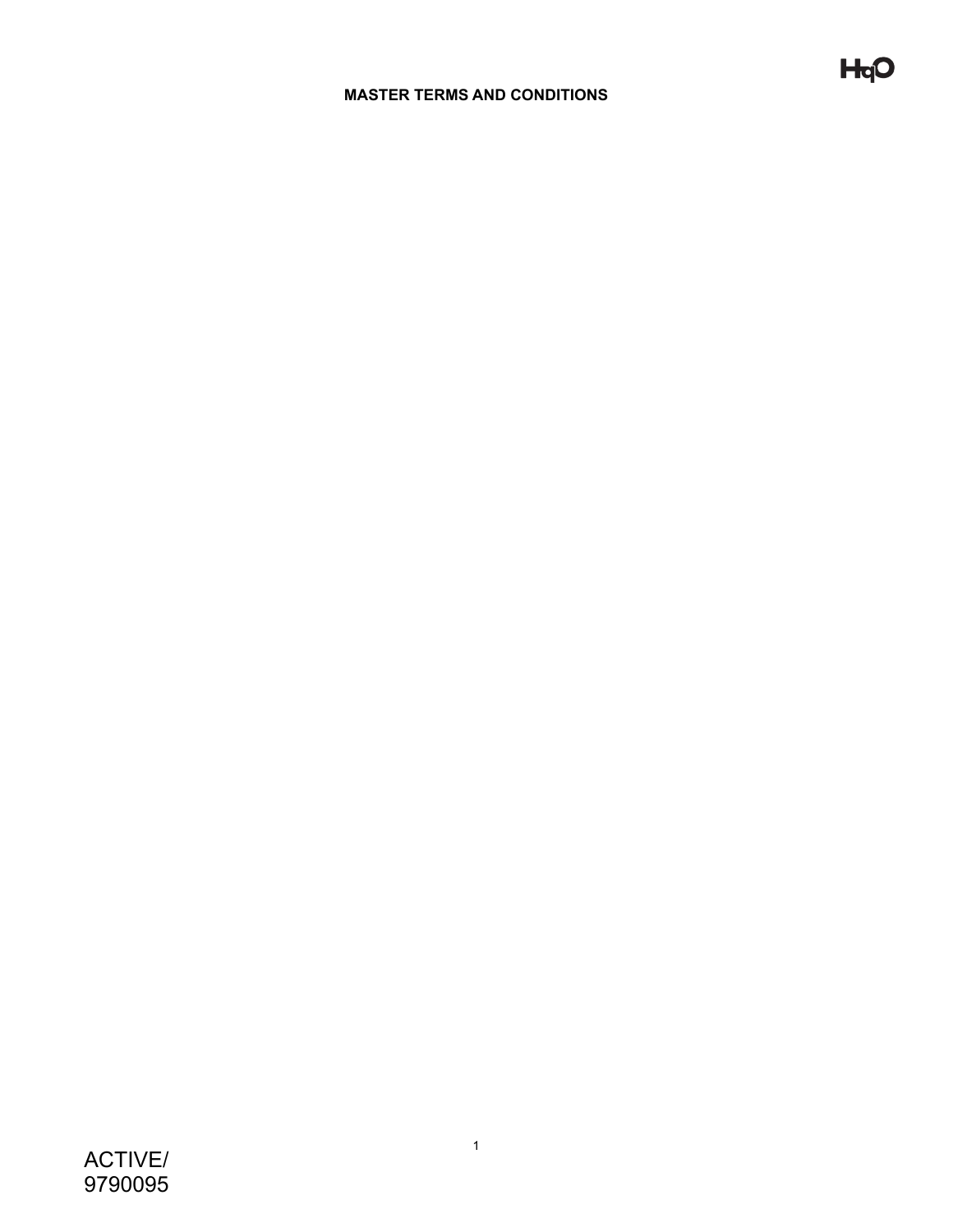These Master Terms and Conditions (together with the HqO (as defined below) documents and policies referenced herein, these "Master Terms and Conditions") are entered into as of the execution date set forth on the applicable Order Form (the "Execution Date") by and between HqO, Inc., a Delaware corporation ("HqO") and the entity listed on the signature page of the applicable Order Form (the "Company").

# **BACKGROUND**

Capitalized terms used without definition will have the meanings set forth in Section 10 (Additional Definitions).

Subject to the terms and conditions of this Agreement. HqO will make available to Customer, its Authorized Users, its Tenants and the Tenant Users HqO's Internetbased Tenant engagement platform as a service (the "HqO Platform") and related web and mobile apps, each in object code format only (the "HqO Web App" and "HqO Mobile App" respectively) and together with the HqO Platform, the "HqO Service", that provide the features and modules of the HqO Platform identified in the applicable Order Form. The HqO Service may include custom content developed by HqO at the request of Customer and will include any updates to the features and modules purchased by Customer that are made generally available by HqO to its customers at no additional charge, but excludes any separate features, modules or additional functionality or services that are made available by HqO for an additional charge. The HqO Service and any Technical Services identified in an Order Form are collectively referred to in these Master Terms and Conditions as the "HqO Technology".

## 1. **SCOPE; GRANT OF RIGHTS.**

1.1. Master Agreement. From time to time, Company or one of its Controlled Affiliates (each, including Company, a "Company Entity") may request from HqO the provision of HqO Technology (as defined below). After the applicable Company Entity and HqO agree on the terms and conditions relating to the provision of such HqO Technology, they will execute an Order Form, and the Company Entity identified in such Order Form will constitute the "Customer" hereunder. Each Order Form will expressly reference these Master Terms and Conditions and will contain, at a minimum, the HqO Technology ordered, applicable fees, Building details, and the Initial Term (as defined below) of the Agreement. These Master Terms and Conditions are hereby incorporated by reference into each Order Form that references these Master Terms and Conditions to create a separate agreement between HqO and the applicable Company Entity and HqO (such agreement, the "Agreement"). Unless otherwise indicated herein, a reference to a "party" or "parties" in these Master Terms and Conditions is a reference to HqO and/or Customer under the applicable Agreement.

#### 1.2. HqO Service.

(a) HqO will make the HqO Service available with respect to the Building in accordance with, and subject to, the terms and conditions of this Agreement.

(b) Subject to the terms and conditions of this Agreement, Customer may (i) download the HqO Mobile App through Mobile Application Stores, (ii) install the HqO Mobile App on mobile devices owned or leased by Customer and (iii) use the HqO Mobile App to access and use the HqO Platform as permitted by this Agreement.

(c) On the Order Form, Customer has elected whether the HqO Service to be used for the Building will have an HqO Branded Experience or a Customer Branded Experience. In the case of a Customer Branded Experience, HqO will rebrand the HqO Service as a privatelabeled service using only Customer's brands, except that HqO may include in the privatelabeled HqO Mobile App attribution of HqO, such as "powered-by HqO." In such case, Customer hereby appoints HqO as its agent for the limited purpose of establishing, maintaining and (upon expiration or termination of this Agreement) terminating developer accounts with the Mobile Application Stores (*e.g.,* Apple and Google) in Customer's name.

1.3. Rights Regarding HqO Branded Experience. In the case of an HqO Branded Experience, subject to the terms and conditions of this Agreement,

(a) HqO will permit Tenants and Tenant Users to download and use the HqO Mobile App through the Mobile App Stores for purposes of accessing and using the features of the HqO Service that are directed to Tenants and Tenant Users, as applicable. Use of the HqO Service by a Tenant or Tenant User is governed by HqO's (i) standard terms and conditions of use and end user license agreement, the current version of which is made available [here](https://www.hqo.com/wp-content/uploads/2021/09/8-19-21-hqo-terms-and-conditions-of-use.pdf) (the "HqO Terms "), and (ii) standard privacy policy, the current version of which is made available [here](https://www.hqo.com/legal/privacy-policy/) ("HqO Privacy Policy") that permits HqO to use the Customer Data as required and permitted by this Agreement. The HqO Terms and HqO Privacy Policy are made available in connection with the download and use of the HqO Mobile App and HqO Service.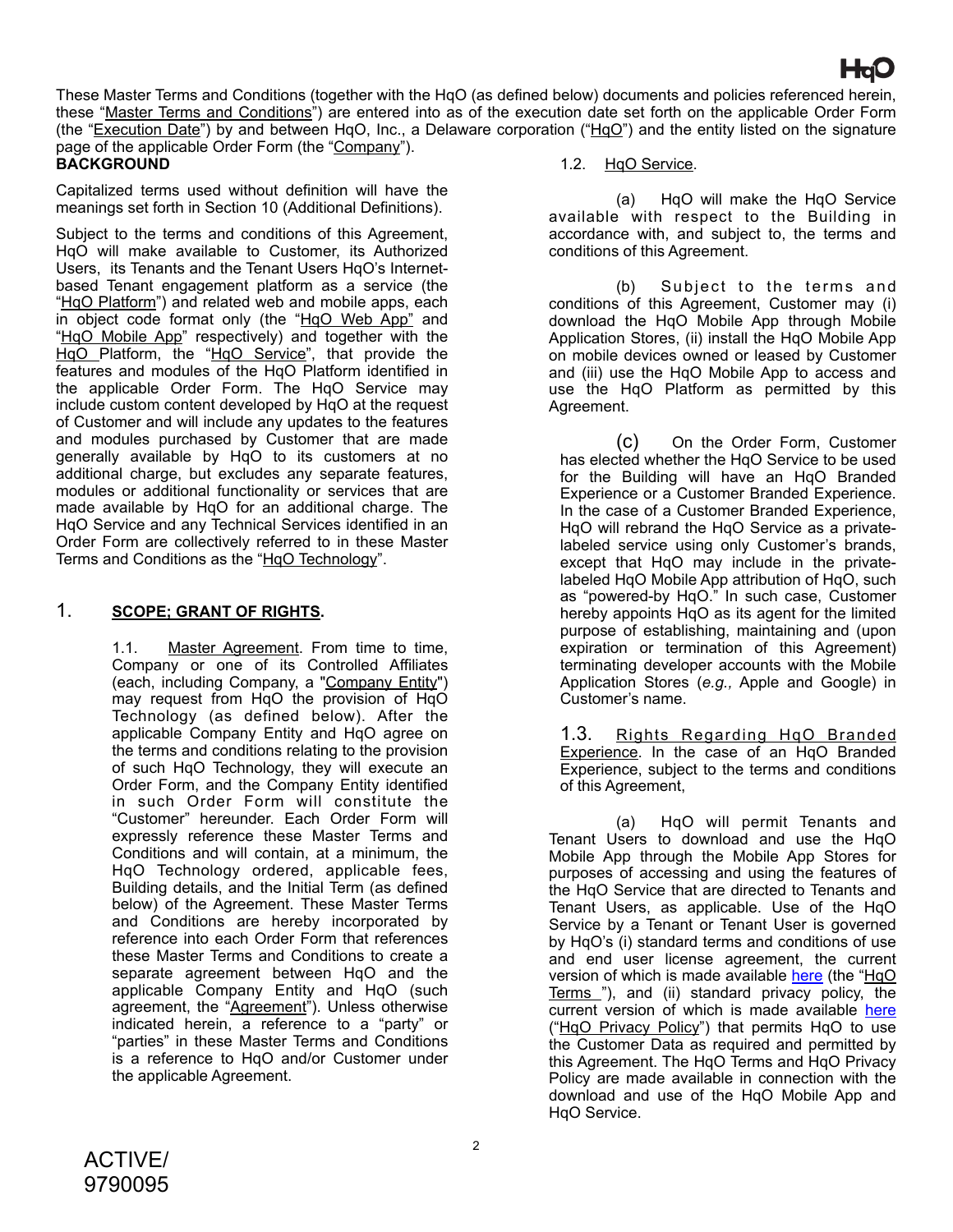(b) HqO may use the brands (including logos) and content that Customer makes available to HqO (collectively, the "Customer Content") to customize the HqO Service for Customer. Customer hereby grants to HqO, and HqO hereby accepts, a non-exclusive, non-transferable (except as set forth in Section 9), paid-up, royalty-free, sublicensable license to copy, use, display, distribute and modify and create derivative works of the Customer Content, to brand and make available the HqO Service for the purpose of providing the HqO Service under this Agreement.

1.4. Rights Regarding Customer Branded Experience. In the case of a Customer Branded Experience, subject to the terms and conditions of this Agreement:

(a) HqO may use the Customer Content to customize the HqO Service for Customer. Customer hereby grants to HqO, and HqO hereby accepts, a non-exclusive, nontransferable (except as set forth in Section 9), paid-up, royalty-free, sublicensable license to copy, use, display, distribute, modify and create derivative works of the Customer Content to brand and make available the HqO Service for the purpose of providing the HqO Service under this Agreement;

(b) HqO hereby grants to Customer, and Customer hereby accepts, a non-exclusive, non-transferable (except as set forth in Section 9), non-sublicensable license to distribute the HqO Mobile App, private-labeled in accordance with Section 1.2(c), through the Mobile App Stores to Tenants and Tenant Users; and

(c) Customer may permit Tenants and Tenant Users to download and use the HqO Mobile App through the Mobile App Stores for purposes of accessing and using the features of the HqO Platform that are directed to Tenants and Tenant Users, as applicable; provided that, as a condition to using the HqO Mobile App and the HqO Platform, such Tenants and Tenant Users have agreed to (i) an agreement that is at least as protective of the HqO Service as the HqO Terms (as updated by HqO from time to time) and (ii) a privacy policy that permits HqO to use the Customer Data as permitted by the HqO Privacy Policy (as updated by HqO from time to time). To the extent that HqO updates the HqO Terms and/or the HqO Privacy Policy or any terms therein, the parties agree to coordinate and work in good faith to make corresponding changes in the applicable agreements used by Customer. HqO will be an intended third party beneficiary under Customer's terms of service and privacy policy

and Customer will enforce its terms of service and privacy policy.

1.5. Limitations. The following limitations and restrictions will apply to the use of the HqO Technology:

(a) Customer will not provide access to the HqO Technology to any person who is not an employee or contractor of Customer or a Tenant or Tenant User.

(b) Except as expressly permitted hereunder, Customer will not and will not permit or authorize Tenant, Tenant Users or any third party to: (i) reverse engineer, decompile, disassemble or otherwise attempt to discover the source code, object code or underlying structure, ideas or algorithms of any of the HqO Technology; (ii) modify, translate or create derivative works based on any of the HqO Technology; (iii) copy, rent, lease, distribute, pledge, assign or otherwise transfer or allow any lien, security interest or other encumbrance on any of the HqO Technology; (iv) hack, manipulate, interfere with or disrupt the integrity or performance of or otherwise attempt to gain unauthorized access to any of the HqO Technology or its related systems, hardware or networks or any content or technology incorporated in any of the foregoing; or (v) remove or obscure any proprietary notices or labels of HqO.

## 2. **OWNERSHIP; RESERVATION OF RIGHTS.**

#### 2.1. Customer Data.

(a) As between Customer and HqO, Customer owns the Customer Data.

(b) Customer hereby grants to HqO a non-exclusive, non-transferable (except as set forth in Section 9), paid-up, royalty-free, and sublicensable, license to copy, distribute, display and create derivative works of and use the Customer Data to perform HqO's obligations under this Agreement.

(c) Customer also hereby grants to HqO a non-exclusive, worldwide, perpetual, irrevocable, paid-up and royalty-free license to copy, anonymize, aggregate, process and create derivative works of Customer Data, in whole or in part, for the purpose of deriving anonymous statistical and usage data, and data related to the functionality of HqO's products and services, provided such data cannot be used to identify Customer, its users or, in the case of a Customer Branded Experience, Tenants or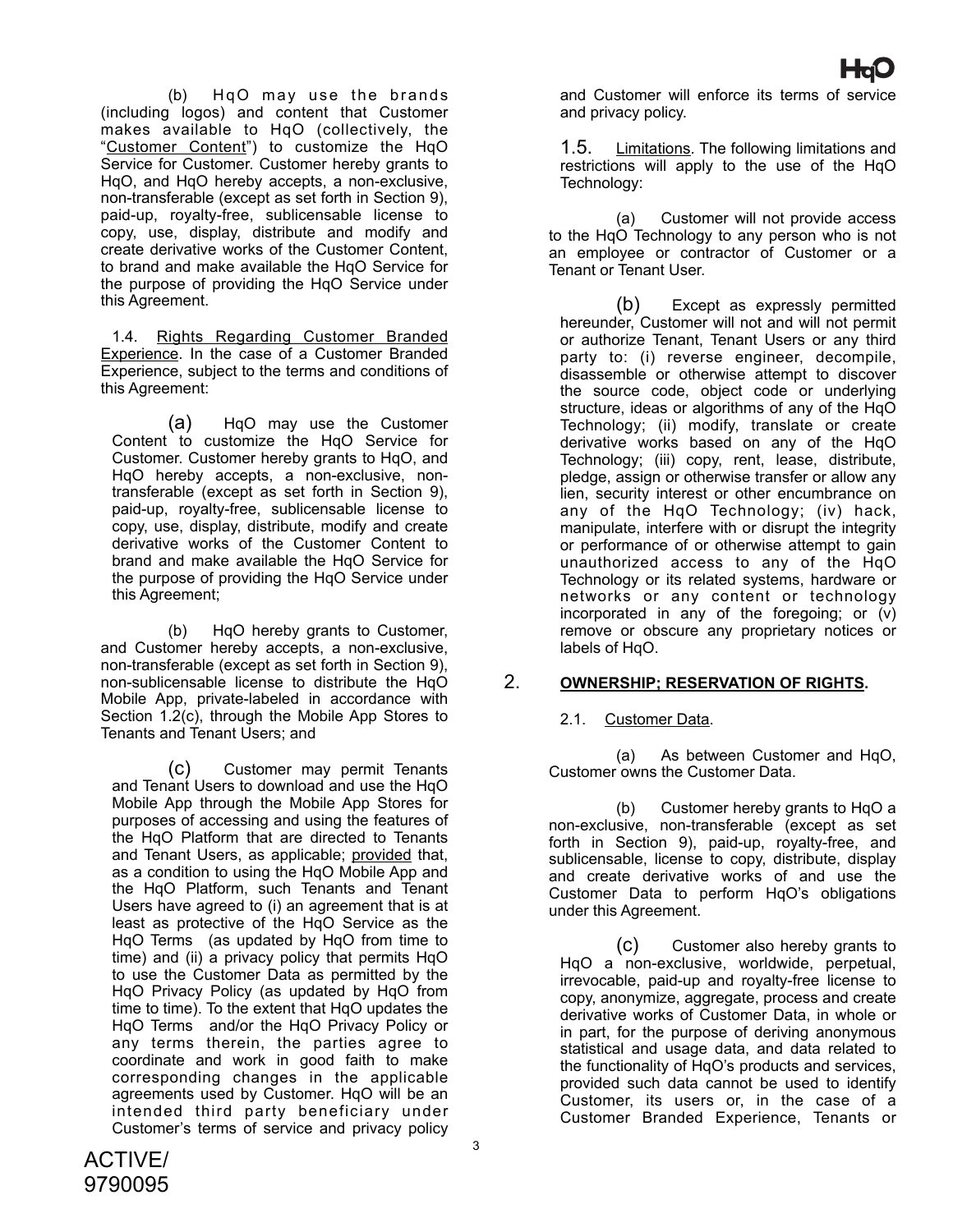Tenant Users ("Anonymous Data") and combine or incorporate such Anonymous Data with or into other similar data and information available, derived or obtained from other customers, licensees, users, or other sources (when so combined or incorporated, referred to as "Aggregate Data"), for improving HqO's existing products and services, developing new HqO products and services and for marketing purposes (*e.g.,* indicating the number of customers using HqO products and services). For clarity, Anonymous Data is not Customer Data.

(d) Customer reserves any and all right, title and interest in and to the Customer Data other than the licenses therein expressly granted to HqO under this Agreement.

2.2. HgO Technology Ownership. Subject to the rights and licenses granted in Section 1, as between the parties, HqO retains all rights, title and interest in and to the HqO Technology and any other materials provided by HqO to Customer under this Agreement, all copies or parts thereof (by whomever produced) and all intellectual property rights therein. Other than the rights and licenses granted to Customer in Section 1, HqO grants no, and reserves any and all, rights in the HqO Technology. Customer will not remove, obscure, or alter any intellectual property rights notices relating to the HqO Technology.

2.3. Feedback. Customer may elect from time to time to provide suggestions or comments regarding enhancements or functionality or other feedback to HqO with respect to the HqO Technology or other of HqO's products or services ("Feedback"). HqO will have full discretion to determine whether or not to proceed with the development of the requested enhancements, new features or functionality. Customer hereby grants HqO a royalty-free, fully paid-up, worldwide, transferable, sublicensable (directly and indirectly through multiple tiers of distribution), perpetual, irrevocable license to (a) copy, distribute, transmit, display, perform, and modify and create derivative works of the Feedback, in whole or in part; and (b) use the Feedback and/or any subject matter thereof, in whole or in part, including the right to develop, manufacture, have manufactured, market, promote, sell, have sold, offer for sale, have offered for sale, import, have imported, rent, provide and/or lease products or services which incorporate, practice or embody, or are configured for use in practicing, the Feedback, in whole or in part.

#### 2.4. HqO Responsibilities.

(a) HqO will use commercially reasonable efforts to provide the HqO Service in a manner that minimizes errors and interruptions in accessing the HqO Service, as set forth in the Service Level Agreement, the current version of which is made available [here.](https://www.hqo.com/sla/) HgO will provide second tier technical support to Customer's employees for issues and questions arising from the operation of the HqO Service.

 $(b)$  HgO will implement and maintain the administrative, physical and technical safeguards described in HqO's data security policy, the current version of which is made available [here,](https://www.hqo.com/security-practices/) which attempt to prevent any collection, use or disclosure of, or access to Customer Data that this Agreement does not expressly authorize. Such safeguards include: (i) physical security of all premises in which Customer Data will be processed and/or stored; and (ii) reasonable precautions taken with respect to the employment of, access given to, and education and training of any and all personnel furnished or engaged by HqO to perform any part of the services hereunder.

(c) HqO will abide by the data protection provisions of its **[Data Processing](https://www.hqo.com/wp-content/uploads/2021/09/8-19-21-hqo-data-processing-addendum-version-1.pdf)** [Addendum](https://www.hqo.com/wp-content/uploads/2021/09/8-19-21-hqo-data-processing-addendum-version-1.pdf) when Processing Personal Data provided by its Customers pursuant to this Agreement, and the parties agree that the Data Processing Addendum is incorporated herein by reference.

(d) Notwithstanding anything to the contrary in this Agreement. HqO will not be obligated to make the HqO Technology available to any Tenant or Tenant Users prior to Customer obtaining an enforceable agreement from such Tenant (to which HqO will be an intended thirdparty beneficiary), by means of a click-through or written agreement, to the HqO Terms and the HqO Privacy Policy (in the case of an HqO Branded Experience) or Customer's terms and conditions and privacy policy compliant with this Agreement (in the case of a Customer Branded Experience).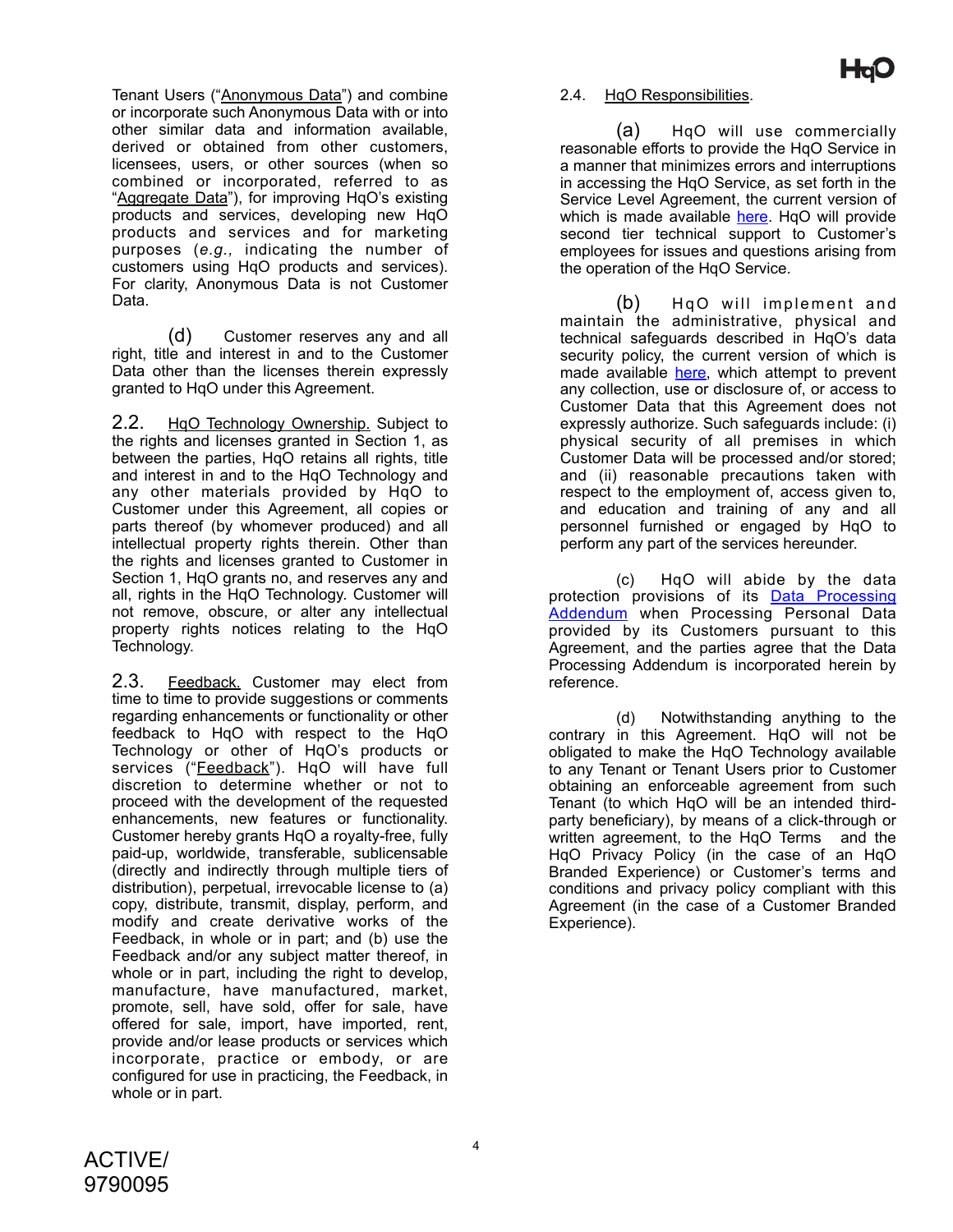2.5. Customer Responsibilities. Customer will (a) use commercially reasonable efforts to prevent unauthorized access to or use of the HqO Technology and notify HqO promptly of any such unauthorized access or use, and (b) use HqO Technology only in accordance with the documentation, applicable laws and regulations and the terms of this Agreement.

2.6. Technical Services. From time to time, the parties may agree pursuant to an Order Form on Technical Services that HqO will provide to Customer. Each Order Form will specify those Technical Services that are to be performed by HqO hereunder. HqO's performance of the Technical Services is dependent in part on Customer's actions. Accordingly, Customer will use reasonable efforts to provide HqO with the necessary items and assistance necessary for HqO to complete the Technical Services. Any dates or time periods relevant to performance by HqO hereunder will be appropriately and equitably extended to account for any delays or change in assumptions due to Customer.

## 3. **FEES; PAYMENT TERMS.**

3.1. Fees; Payment Terms. Customer will pay HqO such fees as indicated on the Order Form. Annual fees will be paid on the first day of the Effective Date. Other fees will be paid within thirty (30) days of invoice. If payment of any fees (including any reimbursement of expenses) is not made when due and payable, a late fee will accrue at the rate of the lesser of one and onehalf percent (1.5%) per month or the highest legal rate permitted by law and Customer will pay all reasonable expenses of collection. In addition, if any past due payment has not been received by HqO within thirty (30) days from the time such payment is due, HqO may suspend access to the HqO Technology until such payment is made. At its discretion, HqO may increase the pricing stated on the Order Form for any Renewal Term (as defined below) upon giving Customer at least ninety (90) days' notice (which may be sent by email) prior to the end of the then-current Term.

3.2. Net of Taxes. All amounts payable by Customer to HqO hereunder are exclusive of any sales, use and other taxes or duties, however designated, including withholding taxes, customs, privilege, excise, sales, use, value-added and property taxes (collectively "Taxes"). Customer will be solely responsible for payment of any Taxes, except for those taxes based on the income of HqO. Customer will make all payments to HqO under this Agreement without any deduction and withholding for or on

account of any Taxes ("Tax Withholding"), unless a Tax Withholding is required by applicable law. If a Tax Withholding is required by applicable law, then (a) where such Tax Withholding relates to any Taxes, except for those taxes based on the income of HqO, the relevant amount payable by Customer hereunder will be increased to the amount that would, following any required Tax Withholding, result in HqO receiving the amount that would have been received if no Tax Withholding were required; (b) Customer will, promptly upon becoming aware that it must make a Tax Withholding (or that there is any change in the rate or the basis of a Tax Withholding), notify HqO in writing; and (c) Customer will timely remit the amount of such Tax Withholding to the appropriate taxing authorities. Customer will use commercially reasonable efforts to mitigate, reduce, or eliminate any Tax Withholdings (including by taking advantage of any reduced rate of tax provided for by any applicable international agreement for the avoidance of double taxation then in force).

## 4. **TERM, TERMINATION.**

## 4.1. Term.

(a) Master Terms and Conditions. The term of these Master Terms and Conditions will begin on the Execution Date and continue until terminated in accordance with Section 4.2(b).

(b) Agreement. Unless earlier terminated in accordance with the terms of this Agreement, the Initial Term of this Agreement will be as set forth on the Order Form. Thereafter, unless this Agreement terminates earlier in accordance with the terms of this Agreement, this Agreement will automatically renew for additional one (1) year term (each, a "Renewal Term" and, together with the Initial Term, the "Term") unless either party delivers to the other party written notice of the party's intent not to renew at least sixty (60) days prior to the end of the then-current Term.

#### 4.2. Termination.

(a) Termination of Agreement for Breach. In addition to any other remedies it may have, either party may terminate this Agreement if the other party breaches any of the terms or conditions of this Agreement and fails to cure such breach within thirty (30) days after receiving written notice thereof. Customer will pay in full for the use of the HqO Technology up to and including the effective date of the

# HaQ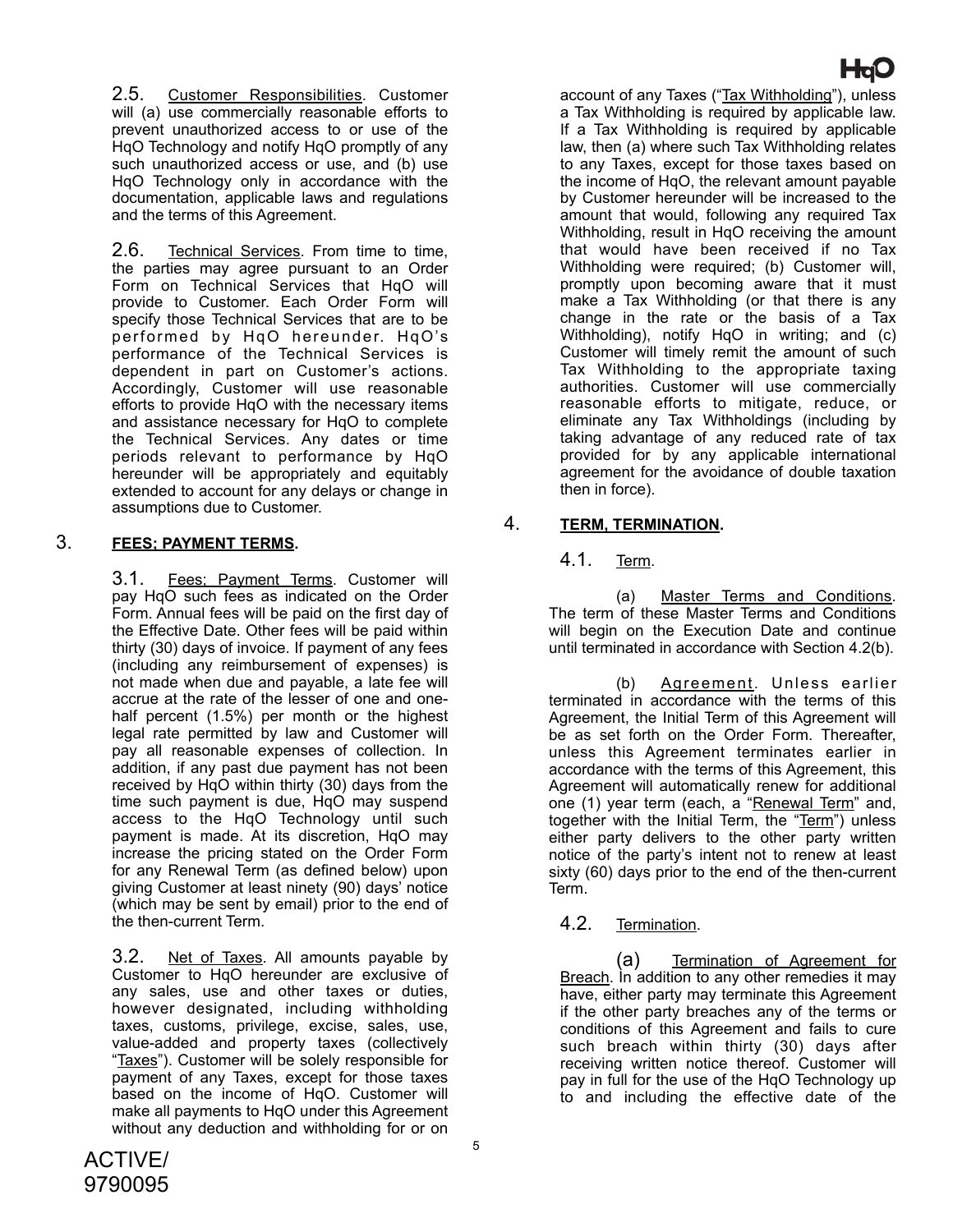termination, as set forth in the terminating party's notice of termination.

(b) Termination of Master Terms and Conditions. Any termination of an Agreement will not affect these Master Terms and Conditions. These Master Terms and Conditions (but not an Agreement into which these Master Terms and Conditions are incorporated) may only be terminated, for any reason or no reason, by HqO or Company upon thirty (30) days' written notice to the other. For clarity, upon termination of these Master Terms and Conditions (i) any then-existing Agreements will continue in accordance with their terms and conditions and (ii) the effect of the termination of these Master Terms and Conditions pursuant to this Section 4.2(b) will be to preclude entry into future Agreements between HqO and any Company Entity pursuant to these Master Terms and Conditions.

#### 4.3. Effect of Expiration or Termination.

(a) In the case of a Customer Branded Experience, immediately upon the effective date of expiration or termination of this Agreement, HqO (acting as Customer's agent in accordance with Section 1.2(c)) will remove the HqO Mobile App from all Mobile App Stores.

(b) Upon any expiration or termination of this Agreement (except for termination by HqO for Customer's breach pursuant to Section 4.2(a)), upon written request of Customer delivered within 30 days of effective date of such expiration or termination, HqO will make the Customer Data available to Customer for download in HqO's standard format for 30 days after such request (the "Transition Period"). After the Transition Period, HqO may, but is not obligated to, in its sole discretion and without delivery of any notice to Customer, delete any Customer Data stored or otherwise archived on the HqO Platform or on HqO's network.

(c) Except as expressly stated herein, upon expiration or termination of the Agreement, (i) all rights granted hereunder and all obligations of HqO to provide the HqO Technology will immediately terminate, (ii) Customer will immediately cease use of the HqO Technology; and (iii) each party will return or destroy all copies or other embodiments of the other party's Confidential Information.

4.4. Survival. Upon expiration or termination of this Agreement, all obligations in this Agreement will terminate, provided that Sections 2.1(c) (Customer Data), 2.2 (HqO Technology

Ownership), 2.3 (Feedback), 3 (Fees; Payment Terms), 4.3 (Effect of Expiration or Termination), 4.4 (Survival), 5 (Confidentiality), 6 (Representations, Warranties and Disclaimer), 7 (Limitations of Liability), 8 (Indemnification), 9 (General) and 10 (Additional Definitions) will survive.

## 5. **CONFIDENTIALITY.**

5.1. Definition of Confidential Information. As used herein, "Confidential Information" means, subject to the exceptions set forth in the following sentence, any information or data, regardless of whether it is in tangible form, disclosed by or on behalf of either party (the "Disclosing Party") that the Disclosing Party has either marked as confidential or proprietary, or has identified in writing as confidential or proprietary within thirty (30) days of disclosure to the other party (the "Receiving Party"); provided, however, that a Disclosing Party's business plans, strategies, technology, research and development, current and prospective customers, billing records, and products or services will be deemed Confidential Information of the Disclosing Party even if not so marked or identified. HqO's Confidential Information includes, without limitation, the HqO Platform, the source code of the HqO Technology and the terms of this Agreement. Customer 's Confidential Information includes, without limitation, the Customer Data, but not the Anonymous Data or Aggregate Data. Information will not be deemed "Confidential Information" if such information: (a) is known to the Receiving Party prior to receipt from the Disclosing Party directly or indirectly from a source other than one having an obligation of confidentiality to the Disclosing Party; (b) becomes known (independently of disclosure by the Disclosing Party) to the Receiving Party directly or indirectly from a source other than one having an obligation of confidentiality to the Disclosing Party; or (c) becomes publicly known or otherwise ceases to be secret or confidential, except through a breach of this Agreement by the Receiving Party.

5.2. Use and Disclosure of Confidential Information. The Disclosing Party's Confidential Information constitutes valuable trade secrets and proprietary information of the Disclosing Party. Each Receiving Party will use the Confidential Information of the Disclosing Party solely in accordance with the provisions of this Agreement and will not disclose, or permit to be disclosed, the same directly or indirectly, to any third party without the Disclosing Party's prior written consent, except as otherwise permitted hereunder. Notwithstanding any provision of this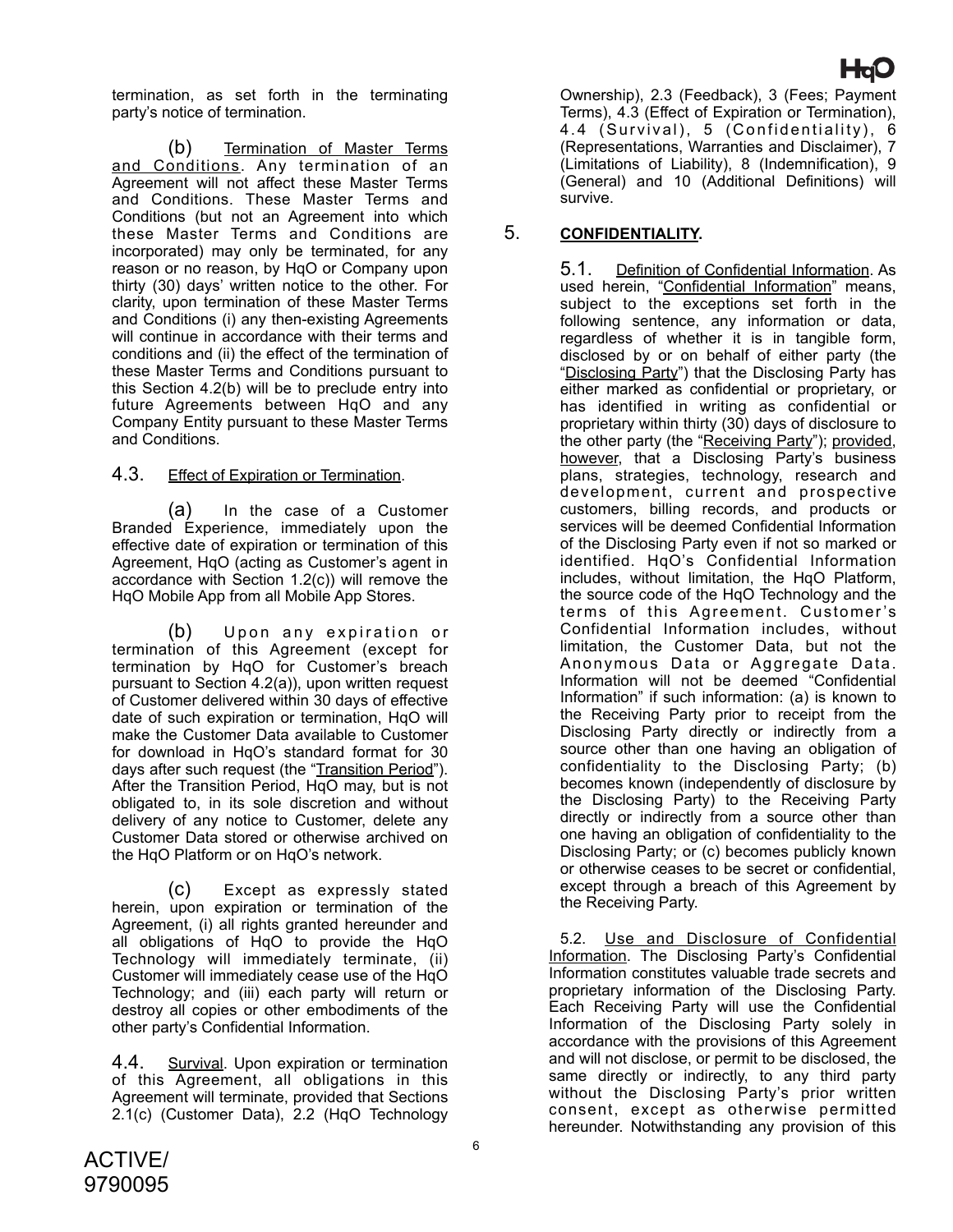Agreement, the Receiving Party may disclose the Disclosing Party's Confidential Information, in whole or in part, to the Receiving Party's employees, officers, directors, consultants, and contractors who have a need to know and are legally bound by written agreements imposing confidentiality and nonuse obligations with respect to such Confidential Information no less restrictive than those set forth in this Section 5.

**5.3.** Other. Each Receiving Party will use reasonable measures to protect the confidentiality of the Disclosing Party's Confidential Information. Either Receiving Party may disclose the Confidential Information of the Disclosing Party as reasonably deemed by the Receiving Party to be required by law (in which case such Receiving Party will provide the Disclosing Party with prior written notification thereof, will provide such the Disclosing Party with the opportunity to contest such disclosure, and will use its reasonable efforts to minimize such disclosure, each to the extent permitted by applicable law). In the event of actual or threatened breach of the provisions of this Section 5, the non-breaching party will be entitled to seek immediate injunctive and other equitable relief, without waiving any other rights or remedies available to it. Each Receiving Party will promptly notify the other in writing if it becomes aware of any violations of the confidentiality obligations set forth in this Agreement.

#### 6. **REPRESENTATIONS, WARRANTIES AND DISCLAIMER.**

## 6.1. Representations and Warranties.

(a) Each party represents and warrants to the other party that (i) such party has the required power and authority to enter into this Agreement and to perform its obligations hereunder; (ii) the execution of this Agreement and performance of its obligations thereunder do not and will not violate any other agreement to which it is a party; and (iii) this Agreement constitutes a legal, valid and binding obligation when signed by both parties.

(b) In addition, HqO represents and warrants to Customer that it uses industry standard methods to detect and prevent viruses and any third party software routines designed to permit unauthorized access, disable or erase software, hardware or data, or perform any other similar actions that may be present in the HqO Service and correct or remove such viruses and subroutines.

6.2. Disclaimer. EXCEPT FOR THE WARRANTIES EXPLICITLY SET FORTH IN SECTION 6.1, THE PARTIES HEREBY DISCLAIM ALL WARRANTIES, EXPRESS OR IMPLIED, INCLUDING ALL IMPLIED WARRANTIES OF MERCHANTABILITY, FITNESS FOR A PARTICULAR PURPOSE AND<br>TITLE. HQO DOES NOT WARRANT THAT HQO DOES NOT WARRANT THAT THE SERVICES WILL BE UNINTERRUPTED OR ERROR FREE; NOR DOES IT MAKE ANY WARRANTY AS TO THE RESULTS THAT MAY BE OBTAINED FROM USE OF THE SERVICES. HQO AND ITS LICENSORS AND SUPPLIERS ARE NOT RESPONSIBLE FOR ANY ACTIONS TAKEN (INCLUDING CONFIGURATION OF THE HQO SERVICE) BASED ON INFORMATION PROVIDED BY OR ON BEHALF OF A TENANT. NEITHER PARTY WILL HAVE THE RIGHT TO MAKE OR PASS ON ANY REPRESENTATION OR WARRANTY ON BEHALF OF THE OTHER PARTY TO ANY THIRD PARTY.

**Hav** 

# 7. **LIMITATIONS OF LIABILITY.**

7.1. Limitation of Liability; Disclaimer of Consequential Damages. THE PARTIES HERETO AGREE THAT, NOTWITHSTANDING ANY OTHER PROVISION IN THIS AGREEMENT, IN NO EVENT WILL HQO AND ITS LICENSORS AND SERVICE PROVIDERS BE LIABLE TO CUSTOMER FOR ANY SPECIAL, INDIRECT, RELIANCE, INCIDENTAL OR CONSEQUENTIAL DAMAGES OF ANY KIND, LOST OR DAMAGED DATA, LOST PROFITS OR LOST REVENUE, WHETHER ARISING IN CONTRACT, TORT (INCLUDING NEGLIGENCE), OR OTHERWISE, EVEN IF HQO HAS BEEN NOTIFIED OF THE POSSIBILITY THEREOF. NOTWITHSTANDING ANY OTHER PROVISION OF THIS AGREEMENT AND SUBJECT TO APPLICABLE LAWS, UNDER NO CIRCUMSTANCES WILL THE LIABILITY OF HQO AND ITS LICENSORS AND SERVICE PROVIDERS FOR ALL CLAIMS ARISING UNDER OR RELATING TO THIS AGREEMENT (INCLUDING WARRANTY CLAIMS), REGARDLESS OF THE FORUM AND REGARDLESS OF WHETHER ANY ACTION OR CLAIM IS BASED ON CONTRACT, TORT, OR OTHERWISE, EXCEED THE AGGREGATE FEES PAID AND PAYABLE BY CUSTOMER TO HQO UNDER THIS AGREEMENT DURING THE TWELVE (12) MONTH PERIOD PRECEDING THE EVENT OR CIRCUMSTANCES GIVING RISE TO SUCH LIABILITY. THIS LIMITATION OF LIABILITY IS CUMULATIVE AND NOT PER INCIDENT.

7.2. Independent Allocations of Risk. EACH PROVISION OF THIS AGREEMENT THAT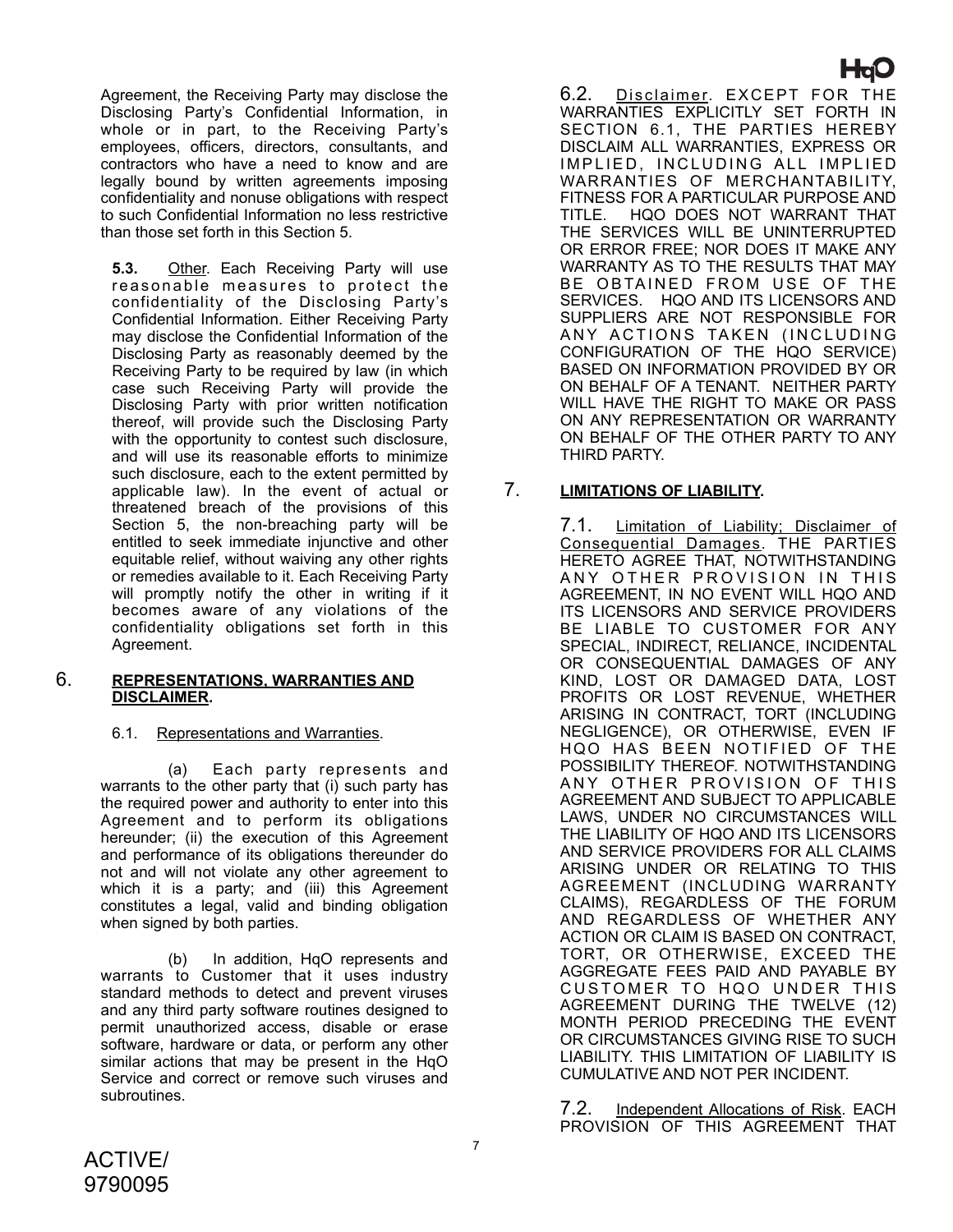PROVIDES FOR A LIMITATION OF LIABILITY, DISCLAIMER OF WARRANTIES, OR EXCLUSION OF DAMAGES IS TO ALLOCATE THE RISKS OF THIS AGREEMENT BETWEEN THE PARTIES. EACH OF THESE PROVISIONS WILL APPLY EVEN IF THEY HAVE FAILED OF THEIR ESSENTIAL PURPOSE.

## 8. **INDEMNIFICATION.**

8.1. Indemnification by HqO. HqO will (a) defend or settle at its expense any claim, suit or other proceeding brought by a third party (a "Claim") against Customer or any officer, director, agent, or employee of Customer ("Customer Parties") that the use of the HqO Technology as permitted under this Agreement infringes or conflicts with any copyright or trade secret (except for claims for which HqO is entitled to indemnification under Section 8.2, in which case HqO will have no obligations with respect to such claim) and (b) pay all damages and costs awarded by a court of competent jurisdiction against Customer Parties with respect to such Claim or amounts payable pursuant to a settlement agreed to by HqO. HqO will have no liability or obligation under this Section 8.1 if the applicable Claim arises in whole or in part from (i) modification of the HqO Technology by any party other than HqO without HqO's express consent; (ii) the combination, operation, or use of the HqO Technology with other product(s), data or services where the HqO Technology would not by itself be infringing; or (iii) unauthorized or improper use of the HqO Technology. If the use of the HqO Technology by Customer has become, or in HqO's opinion is likely to become, the subject of any claim of infringement, HqO may at its option and expense (A) procure for Customer the right to continue using the HqO Technology as set forth hereunder; (B) replace or modify the HqO Technology to make it non-infringing so long as the HqO Technology has at least equivalent functionality; (C) substitute an equivalent for the HqO Technology or (D) if options (A)–(C) are not reasonably practicable, terminate this Agreement and refund any prepaid amounts for unused periods. This Section 8.1 states HqO's entire obligation and Customer's sole remedies in connection with any claim regarding the intellectual property rights of any third party.

8.2. Indemnification by Customer. Customer will (a) defend or settle at its expense any Claim against HqO or any officer, director, agent, or employee of HqO ("HqO Parties") arising from (i) use of the HqO Technology other than as permitted under this Agreement, (ii) use of the Customer Data or Customer Content as permitted under this Agreement or (iii)

Customer's breach of this Agreement, and (b) pay all damages and costs awarded by a court of competent jurisdiction against HqO Parties with respect to such Claim or amounts payable pursuant to a settlement agreed to by Customer.

8.3. Procedure. If a Customer Party or a HqO Party becomes aware of any Claim for which it believes it should be defended under Section 8.1 or Section 8.2, as applicable, such Customer Party or HqO Party will (a) promptly notifies the defending party in writing of such Claim; (b) promptly give the defending party the sole and exclusive right to control and direct the investigation, preparation, defense and settlement of such Claim with counsel of defending party's own choosing; provided that the party entitle to the defense under this Section 8 will have the right to reasonably participate, at its own expense, in the defense or settlement of any such Claim; and (c) gives assistance and full cooperation for the defense of same.

# 9. **GENERAL.**

If any provision of this Agreement is found to be unenforceable or invalid, that provision will be limited or eliminated to the minimum extent necessary so that this Agreement will otherwise remain in full force and effect and enforceable. A party to either these Master Terms and Conditions or this Agreement may not assign the applicable agreement (i.e., these Master Terms and Conditions or the applicable Agreement) without the prior written consent of the other party; provided however that a party may assign the applicable agreement without the prior written consent of the other party to an acquirer of or successor to all or substantially all of such party's business or assets to which the applicable agreement relates. Further, Customer may assign this Agreement to a purchaser of the Building without the prior written consent of HqO; provided however that Customer provides HqO thirty (30) days prior written notice of such assignment. Any assignment or attempted assignment by either party otherwise than in accordance with this Section 9 will be null and void. HqO may use subcontractors in delivering the HqO Services. This Agreement is the complete and exclusive statement of the mutual understanding of the parties and supersedes and cancels all previous written and oral agreements, communications and other understandings relating to the subject matter of this Agreement. All waivers and modifications must be in a writing signed by both parties, except as otherwise provided herein. No agency, partnership, joint venture, or employment is created as a result of this Agreement and a party does not have any authority of any kind to bind the other party in any respect whatsoever. All notices under this Agreement will be in writing and sent to the recipient's address set forth in the applicable Order Form and will be deemed to have been duly given when received, if personally delivered;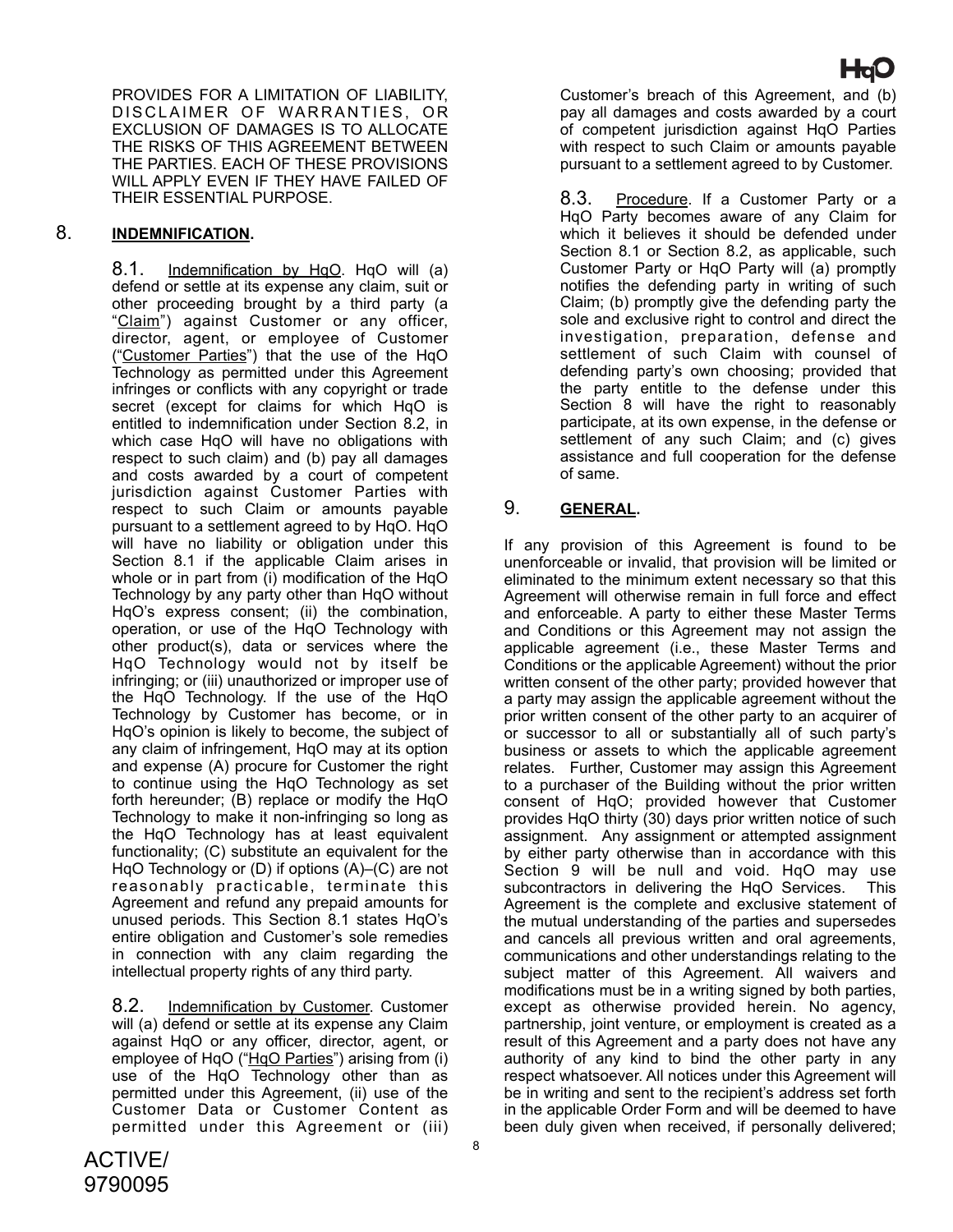when receipt is electronically confirmed, if transmitted by email; the day after it is sent, if sent for next day delivery by recognized overnight delivery service; and upon receipt, if sent by certified or registered mail, return receipt requested. In the case of a notice by Customer, Customer will send an additional copy of the notice to the "Attention of Chief Executive Officer" at HqO's address set forth in the applicable Order Form. Neither party will, without prior written consent of the other, issue a press release regarding their business relationship or, in the case of Company, any business relationship between its Controlled Affiliates and HqO. Notwithstanding anything herein to the contrary, HqO may mention Company and/or Customer and the relationship between HqO and Company and/or Customer in HqO's marketing collateral, website, and other promotional and marketing materials. Each party will be excused from performance for any period during which, and to the extent that, it is prevented from performing any obligation or service, in whole or in part, as a result of a cause beyond its reasonable control and without its fault or negligence, including acts of God, acts of war, epidemics, pandemics, fire, communication line failures, power failures, earthquakes, floods, blizzard, or other natural disasters (but excluding failure caused by a party's financial condition or any internal labor problems (including strikes, lockouts, work stoppages or slowdowns, or the threat thereof)) (a "Force Majeure Event"). Delays in performing obligations due to a Force Majeure Event will automatically extend the deadline for performing such obligations for a period equal to the duration of such Force Majeure Event. Except as otherwise agreed upon by the parties in writing, in the event such non-performance continues for a period of thirty (30) days or more, either party may terminate this Agreement by giving written notice thereof to the other party. Upon the occurrence of any Force Majeure Event, the affected party will give the other party written notice thereof as soon as reasonably practicable of its failure of performance, describing the cause and effect of such failure, and the anticipated duration of its inability to perform. This Agreement will be governed by the laws of the Commonwealth of Massachusetts without regard to its conflict of laws provisions. For all disputes relating to this Agreement, each party submits to the exclusive jurisdiction of the state and federal courts located in Boston, Massachusetts and waives any jurisdictional, venue, or inconvenient forum objections to such courts. Customer may not provide access to the HqO Technology to any person or entity that is (a) identified on the Specially Designated Nationals List or Foreign Sanctions Evaders List of the Office of Foreign Assets Control, U.S. Department of the Treasury, as amended from time to time; (b) located in Cuba, Iran, North Korea, Sudan, Syria, or any other country that is subject to U.S. economic sanctions prohibiting such access; or (c) otherwise unauthorized to have such access under any law or regulation of the United States or any non-U.S.

authority of competent jurisdiction. The headings and captions used in these Master Terms and Conditions are used for convenience only and are not to be considered

in construing or interpreting this Agreement. All uses in this Agreement of "including" and similar terms will be interpreted to mean "including without limitation." These Master Terms and Conditions may be executed in two or more counterparts, each of which will be deemed an original, and such counterparts will together constitute one and the same instrument.

## 10. **ADDITIONAL DEFINITIONS.**

For purposes of this Agreement the following terms have the following meanings:

"Authorized Users" means such users that have been explicitly authorized by the Customer to use the HqO Service.

"Building" means the building at the address specified on the Order Form.

"Controlled Affiliate" means an entity with outstanding voting shares that are more than 50% beneficially owned by the applicable party.

"Customer" means the Company Entity identified in the Order Form.

"Customer Data" means the data and information collected and managed via the HqO Technology under this Agreement, other than data and information received from any third party sources. In the case of (i) the HqO Branded Experience, Customer Data does not include Tenant Data (which is licensed directly to HqO by Tenants and Tenant Users pursuant to the HqO Terms and HqO Privacy Policy) and (ii) the Customer Branded Experience, Customer Data includes Tenant Data.

"Effective Date" means the effective date identified in the Order Form.

"Force Majeure Event" has the meaning set forth in Section 9.

"HqO Data Center" means the computer servers and network infrastructure, whether physical or virtual, on which the HqO Platform is hosted and operated, whether managed directly by HqO, colocation services provider, or cloud hosting provider.

"HqO Service" has the meaning set forth in the Background section of these Master Terms and Conditions.

"Initial Term" means the initial term of this Agreement as described in the Order Form.

"Minor Tenant Users" means individuals who are family members of a residential Tenant, and who are (a) at least fourteen (14) years old and (b) younger than eighteen (18) years old.

"Mobile Application Stores" means the Apple App Store and Google Play and any other mutually agreed mobile application stores.

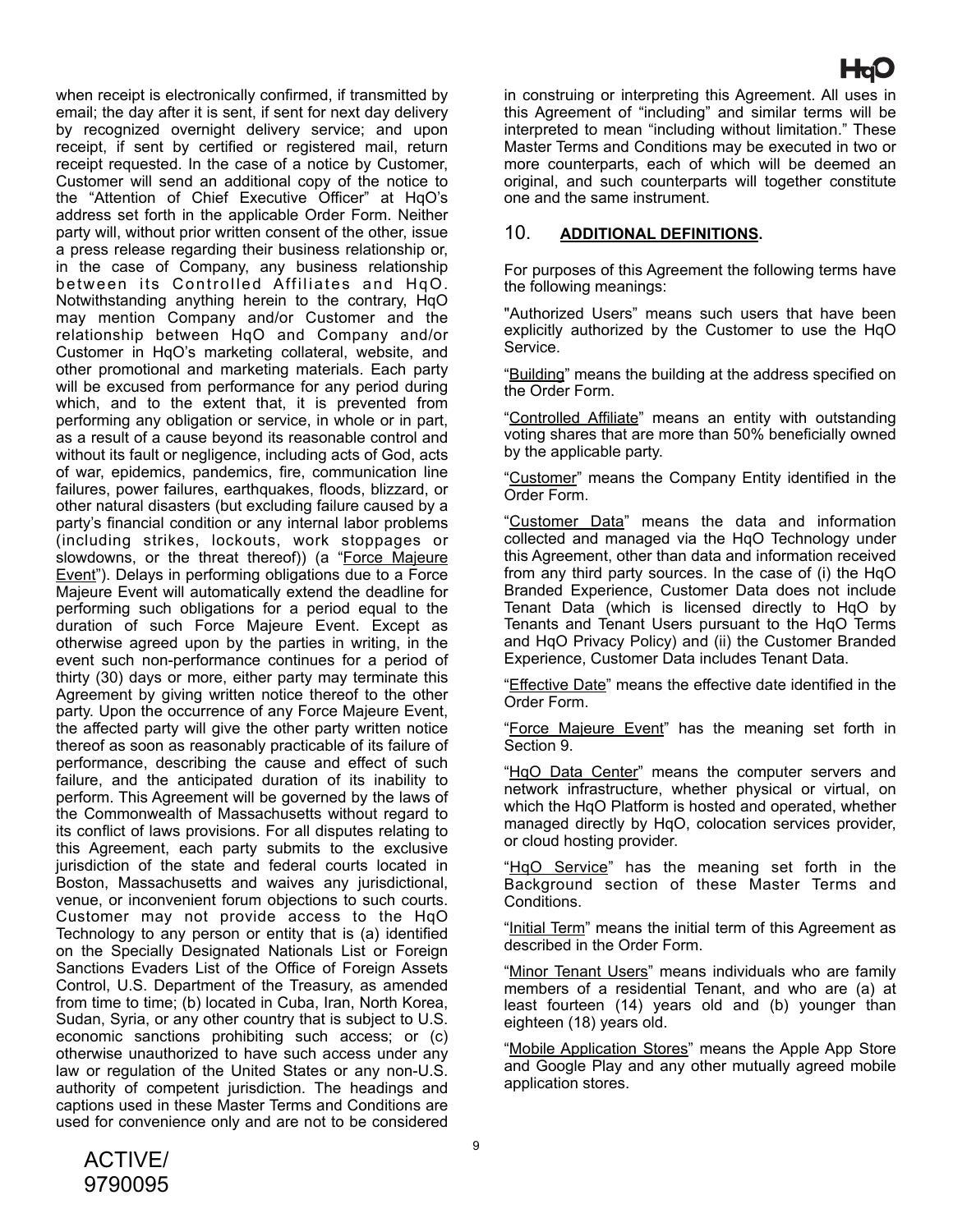"Order Form" means the HqO Service Order Form that is signed by HqO and Customer and expressly references these Master Terms and Conditions.

"Service Region" means the location of an HqO Data Center that provides the HqO Service to Customers in the geographic vicinity thereof.

"Technical Services" means the implementation, activation, technical support, promotional, consulting and other services described in the applicable Order Form.

"Tenant" means a person or organization with which Customer has a written lease for space in the Building that agrees, by means of a click-through or other enforceable agreement, to HqO's Terms and the HqO Privacy Policy (in the case of an HqO Branded Experience) or Customer's terms and conditions and privacy policy compliant with this Agreement (in the case of a Customer Branded Experience) for the HqO Service.

"Tenant Data" means data provided by Tenants and Tenant Users in connection with using the HqO Service.

"Tenant Users" means employees or contractors of a commercial Tenant, residential Tenants, family members of residential Tenants who are at least eighteen (18) years-old or Minor Tenant Users, in each case, who download the HqO Mobile App from a Mobile Application Store through which HqO (in the case of an HqO Branded Experience) or Customer (in the case of a Customer Branded Experience) makes the HqO Mobile App available and, in connection with such download, agrees by means of a click-through agreement, to HqO's Terms and the HqO Privacy Policy (in the case of an HqO Branded Experience) or Customer's terms and conditions and privacy policy compliant with this Agreement (in the case of a Customer Branded Experience) for the HqO Service. Minor Tenant Users must have such click-through agreement(s) executed by the related Tenant.

"Third Party Service" means a third party service to which the HqO Service links or that is integrated with the HqO Service in order to provide specific portions of tenant experience functionality (e.g., food ordering or delivery, transit system information, ride share services, fitness class registration, and shuttle service).

Hdi.